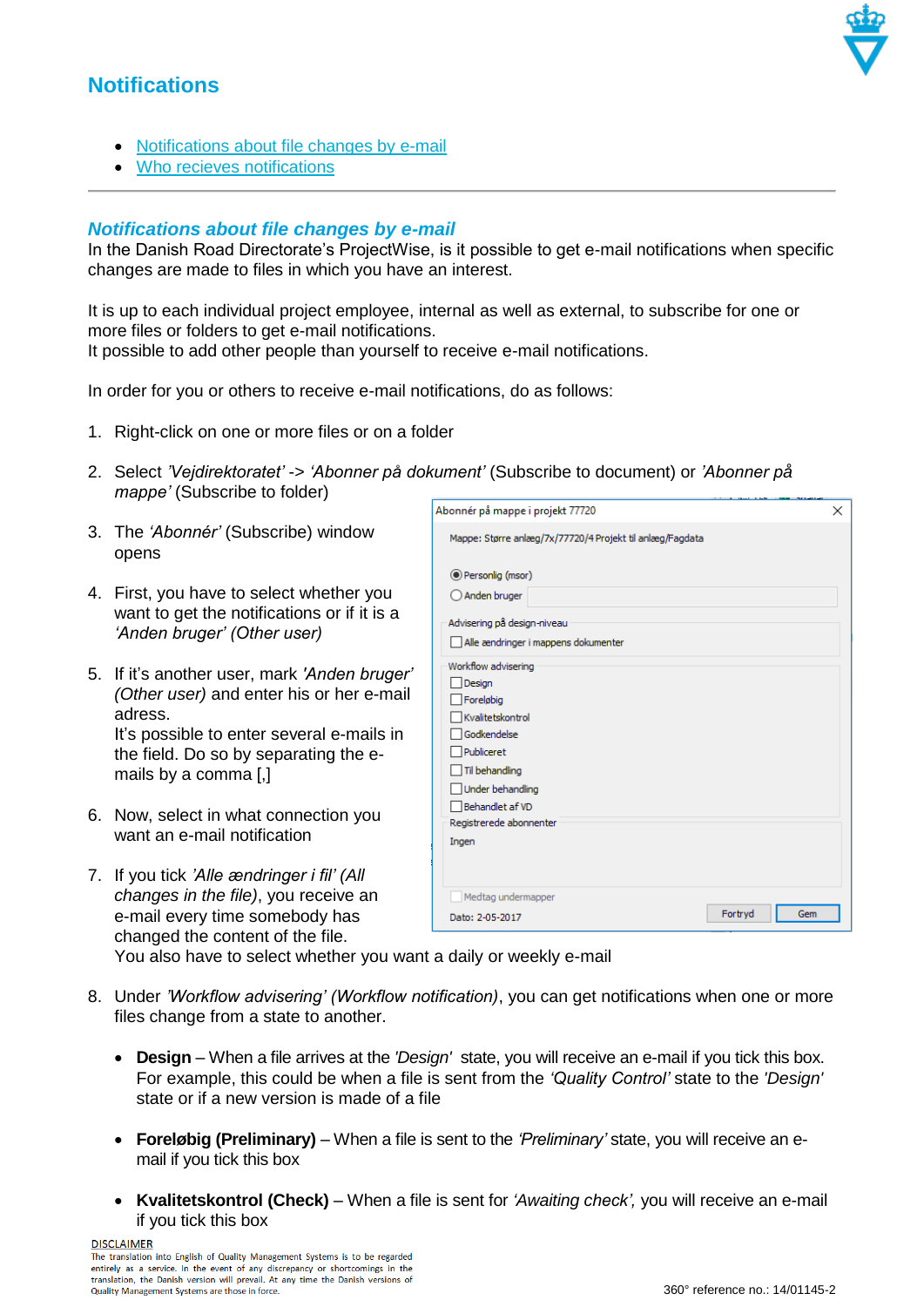

- **Godkendelse (Approval)**  When a file is sent to *'Awaiting approval'*, you will receive an email if you tick this box
- **Publiceret (Published)**  When a file is *'Published'*, you will receive an e-mail if you tick this box
- **Til behandling (Submitted for processing)**  When a file is *'Submitted* f*or processing'*, you will receive an e-mail if you tick this box
- **Under behandling (Being processed)**  When a file is sent to this state so it can be processed, you will receive an e-mail if you tick this box
- **Behandlet af VD (Processed by DRD)**  When a file has been *'Processed by DRD'* and end up on this state, you will receive an e-mail if you tick this box.
- 9. Is the subscription to a folder, one has to decide whether or not the subscription has to be for that one specific folder or all subfolder beneath it. If subfolder has to be part of the subscription tick off the 'Medtag undermapper' (include subfolders) field.